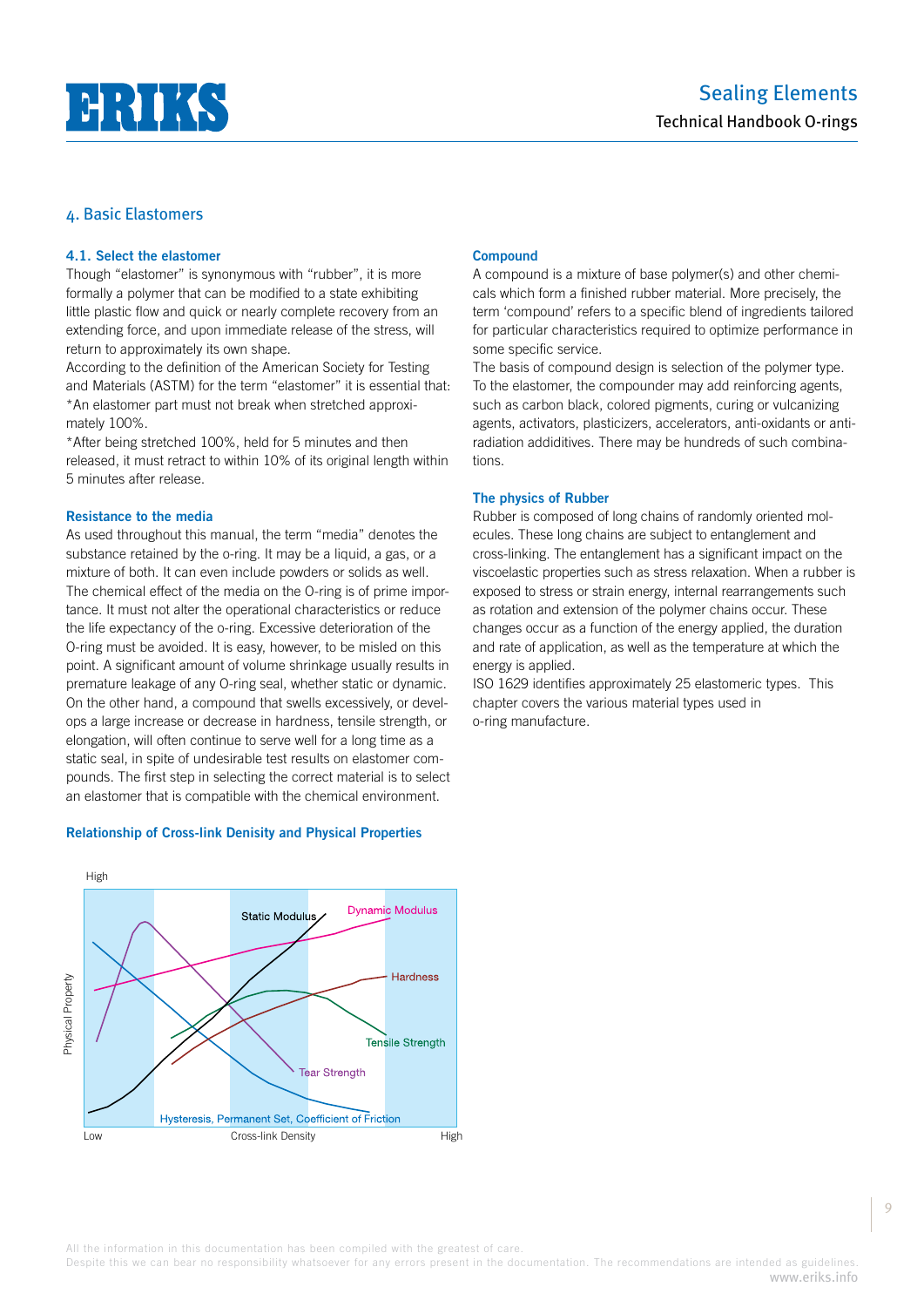

### **Acrylonitrile butadiene, Nitrile or Buna N (NBR)**

Nitrile, chemically, is a copolymer of butadiene and acrylonitrile. Acrylonitrile content varies in commercial products from 18% to 50%. As the nitrile content increases, resistance to petroleum base oils and hydrocarbon fuels increases, but low temperature flexibility decreases.

Due to its excellent resistance to petroleum products, and its ability to be compounded for service over a temperature range of -30°F to +250°F (-35°C to +120°C), nitrile is the most widely used elastomer in the seal industry today. Also many military rubber specifications for fuel and oil resistant O-rings require nitrile based compounds. It should be mentioned that to obtain good resistance to low temperature, it is often necessary to sacrifice some high temperature resistance.

Nitrile compounds are superior to most elastomers with regard to compression set, tear, and abrasion resistance. Nitrile compounds do not possess good resistance to ozone, sunlight, or weather. They should not be stored near electric motors or other ozone generating equipment. They should be kept from direct sunlight. However, this can be improved through compounding.

NBR is the standard material for hydraulics and pneumatics. NBR resists oil-based hydraulic fluids, fats, animal and vegetable oils, flame retardant liquids (HFA, HFB, HFC), grease, water, and air.

Special low-temperature compounds are available for mineral oil-based fluids. By hydrogenation, carboxylic acid addition, or PVC blending, the nitrile polymer can meet a more specified range of physical or chemical requirements.

The quality of Nitrile-compounds depends on the percentage of acrylonitrile in the base polymer. The following table indicates the change of properties as a function of acrylonitrile content.





All the information in this documentation has been compiled with the greatest of care.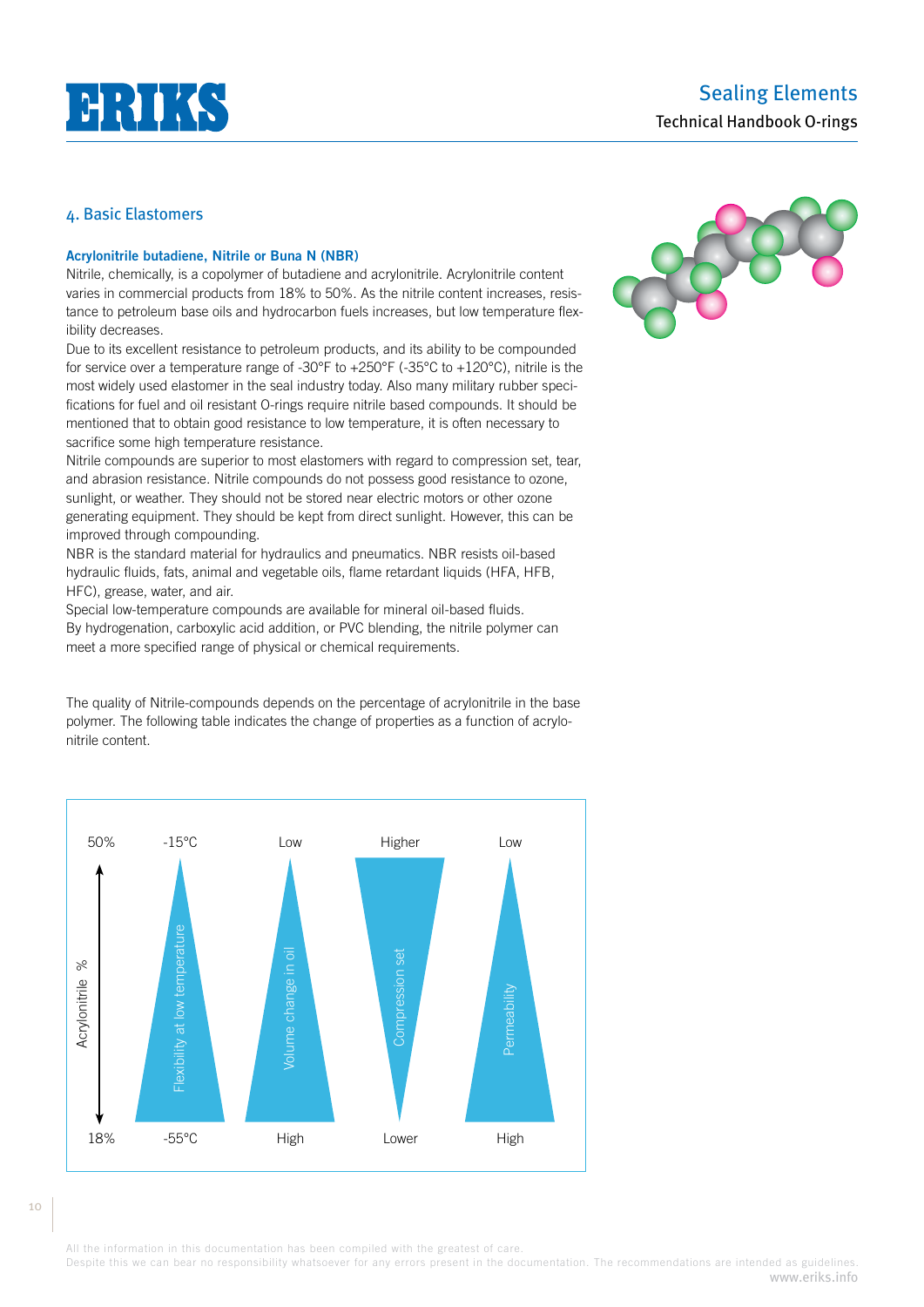

# **Hydrogenated nitrile, or highly saturated nitrile (HNBR)**

HNBR has recently been developed to meet higher temperatures than standard NBR while retaining resistance to petroleum based oils. Obtained by hydrogenating the nitrile copolymer, HNBR fills the gap left between NBR, EPDM and FKM elastomers where high temperature conditions require high tensile strength while maintaining excellent resistance to motor oils, sour gas, amine/oil mixtures, oxidized fuels, and lubricating oils. HNBR is resistant to mineral oil-based hydraulic fluids, animal and vegetable fats, diesel fuel, ozone, sour gas, dilute acids and bases. HNBR also resists new bio-oils (biological oils). HNBR is suitable for high dynamic loads and has a good abrasion resistance. HNBR is suitable for temperatures from -30°C to +150°C (-20°F to +302°F).



### **Carboxylated nitrile (XNBR)**

The carboxyl group is added to significantly improve the abrasion resistance of NBR while retaining excellent oil and solvent resistance. XNBR compounds provide high tensile strength and good physical properties at high temperatures. XNBR is suitable for temperatures from -30°C to +150°C (-20°F to +302°F).

### **Nitrile/PVC resin blends (NBR/PVC)**

PVC resins are blended with nitrile polymers to provide increased resistance to ozone and abrasion. The PVC also provides a significant improvement in solvent resistance, yet maintains similar chemical and physical properties, commonly noted among nitrile elastomers. The addition of the PVC resins also provide a greater pigment-carrying capacity which allow better retention of pastel and bright colors.

### **Ethylene Propylene, and Ethylene Propylene Diene rubber (EPM, EPDM)**

Ethylene propylene rubber is an elastomer prepared from ethylene and propylene monomers (ethylene propylene copolymer) and at times with an amount of a third monomer (ethylene propylene terpolymers). Ethylene propylene rubber has a temperature range of -50°C to +120°/150°C (-60°F to +250°/300°F), depending on the curing system.

It has a great acceptance in the sealing world because of its excellent resistance to heat, water and steam, alkali, mild acidic and oxygenated solvents, ozone, and sunlight. These compounds also withstand the affect of brake fluids and Skydrol™ and other phosphate ester-based hydraulic fluids. EPDM compounds are not recommended for gasoline, petroleum oil and grease, and hydrocarbon environments. Special EPDM compounds have good resistance to steam.

- EPDM Sulphur cured: inexpensive material for normal use, maximum temperature of +120°C (+250°F).
- EPDM Peroxide cured: for hot water, vapor, alcohols, ketones, engine coolants, organic and inorganic acids and bases. Not resistant to mineral oils. For maximum temperatures of +150°C (+300°F).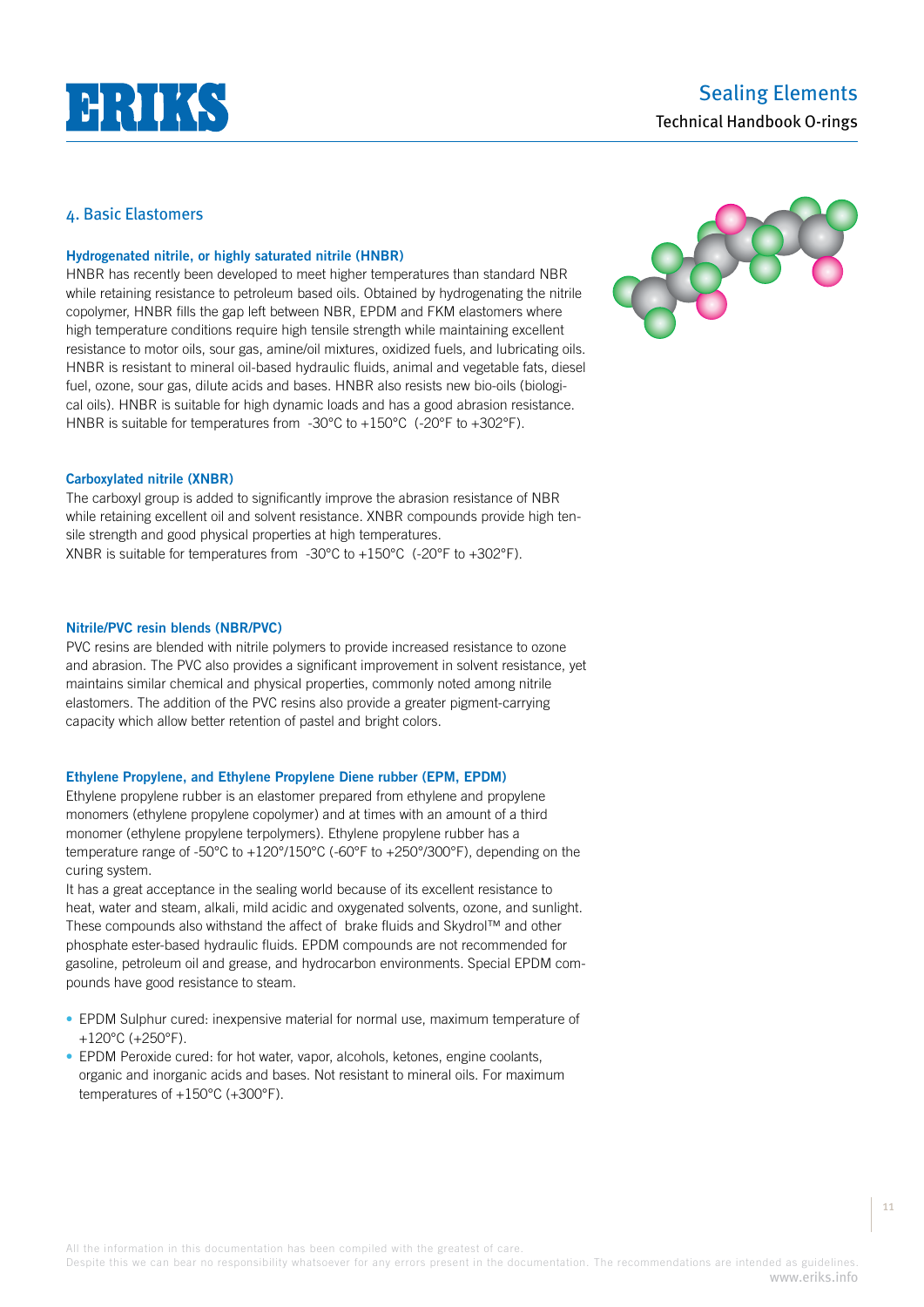

### **Neoprene rubber Polychloroprene (CR)**

Neoprene rubbers are homopolymers of chloroprene (chlorobutadiene) and were among the earliest synthetic rubbers used to produce seals. CR has good aging characteristics in ozone and weather environments, along with abrasion and flex cracking resistance. CR is not effective in aromatic and oxygenated solvent environments. Neoprene can be compounded for service temperatures of -40°C to + 110°C (-40°F to +230°F). Most elastomers are either resistant to deterioration from exposure to petroleum based lubricants or oxygen. Neoprene is unusual in having limited resistance to both. This, combined with a broad temperature range and moderate cost, accounts for its desirability in many seal applications for refrigerants like Freon® and ammonia. CR is resistant to refrigerants, ammonia, Freon® ( R12, R13, R21, R22, R113, R114, R115, R134A), silicone oils, water, ozone, vegetable oils, alcohols, and low-pressure oxygen. CR has a very low resistance to mineral oils.

### **Silicone rubber (VMQ)**

Silicones are a group of elastomeric materials made from silicone, oxygen, hydrogen, and carbon. Extreme temperature range and low temperature flexibility are characteristics of silicone compounds. As a group, silicones have poor tensile strength, tear resistance, and abrasion resistance. Special compounds have been developed with exceptional heat and compression set resistance. High strength compounds have also been made, but their strength does not compare to conventional rubber.

Silicones possess excellent resistance to extreme temperatures -50°C to + 232°C (-58°F to +450°F). Some special compounds resist even higher temperatures. Retention of properties of silicone at high temperature is superior to most other elastic materials. Silicone compounds are very clean and are used in many food and medical applications because they do not impart odor or taste. Silicone compounds are not recommended for dynamic O-ring sealing applications due to relatively low tear strength and high coefficient of friction.

Silicone is resistant to hot air, ozone, UV radiation, engine and transmission oils, animal and vegetable fats and oils, and brake fluids. VMQ also has low resistance to mineral oils. Silicone can be compounded to be electrically resistant, conductive, or flame retardant. Many silicone compounds have a higher than normal mold shrinkage. Therefore production molds for silicone products are often different than molds for nitrile.

### **Fluorosilicone (FVMQ)**

Fluorosilicone combines the good high- and low-temperature properties of silicone with limited fuel and oil resistance. Fluorosilicones provide a much wider operational temperature range than Fluorocarbon rubbers. Primary uses of fluorosilicone O-rings are in fuel systems at temperatures up to  $+177^{\circ}$ C ( $+350^{\circ}$ F) and in applications where the dry-heat resistance of silicone O-rings are required.

Fluorosilicone O-rings may also be exposed to petroleum based oils and/or hydro-carbon fuels. In some fuels and oils; however, the high temperature limit in the fluid list is more conservative because fluid temperatures approaching 200°C (390°F) may degrade the fluid, producing acids which attack fluorosilicone O-rings. For low

temperature applications, fluorosilicone O-rings seal at temperatures as low as -73°C (-100°F).

Due to relatively low tear strength, high friction and limited abrasion resistance of these materials, they are generally recommended for static applications only. Fluorosilicones with high tear strength are also available. Some of these compounds exhibit improved resistance to compression set. Many fluorosilicone compounds have a higher than normal shrinkage rate so production molds for fluorosilicone products are often different from molds for nitrile.

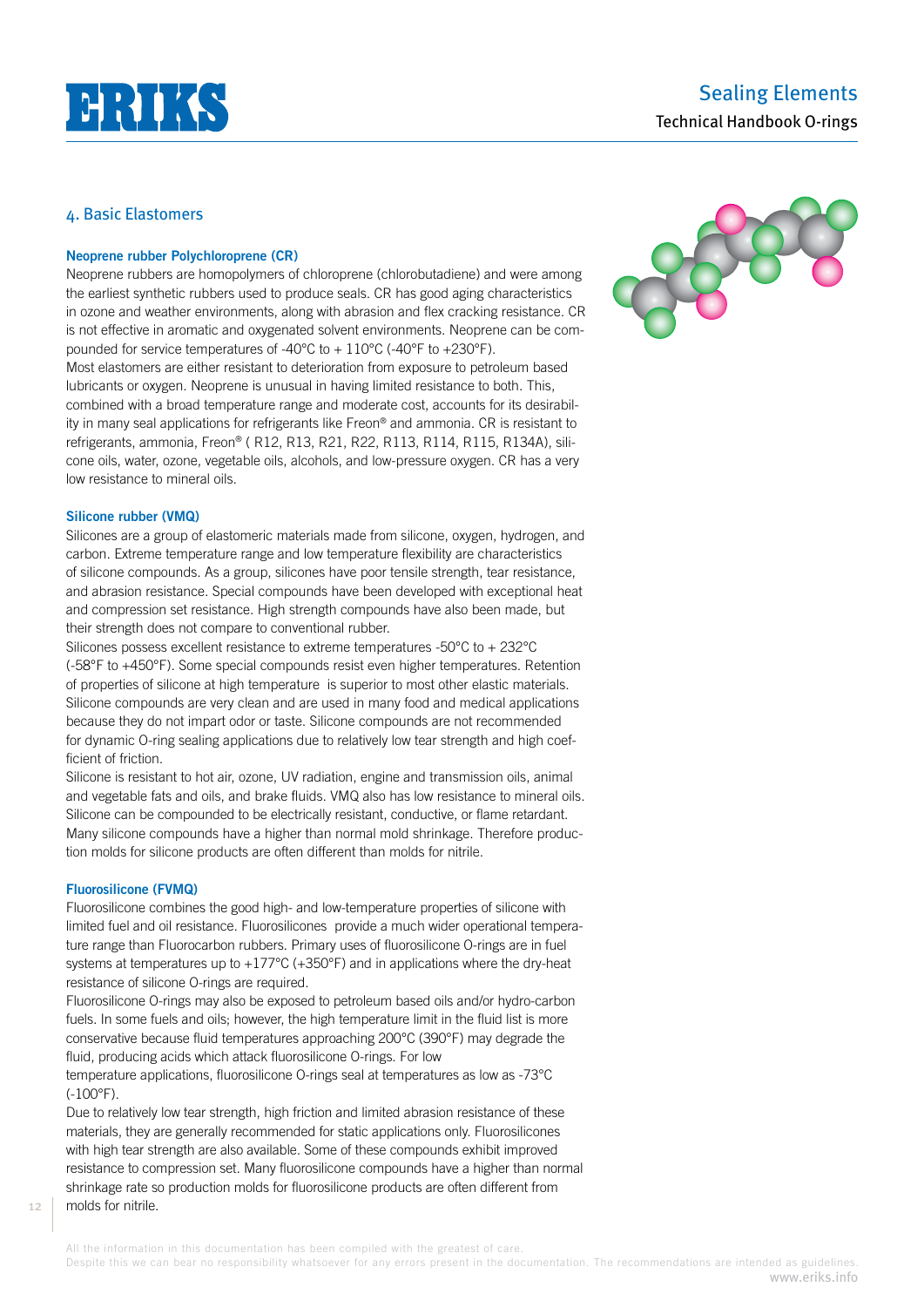

# Sealing Elements Technical Handbook O-rings

# 4. Basic Elastomers

### **Polyurethane rubber (AU, EU)**

Polyurethanes (Polyester-urethane AU), (Polyether-urethane EU) exhibit outstanding mechanical and physical properties in comparison with other elastomers. Urethanes provide outstanding resistance to abrasion and tear and have the highest available tensile strength among all elastomers while providing good elongation characteristics. Ether based urethanes (EU) are directed toward low temperature flexibility applications. The ester based urethanes (AU) provide improved abrasion, heat, and oil swell resistance.

Over a temperature range of -40 $^{\circ}$ C to +82 $^{\circ}$ C (-40 $^{\circ}$ F to +180 $^{\circ}$ F), resistance to petroleum based oils, hydrocarbon fuels, oxygen, ozone and weathering is good.

However, polyurethanes quickly deteriorate when exposed to acids, ketones and chlorinated hydrocarbons. Certain types of polyester-urethanes (AU) are also sensitive to water and humidity. Polyether-urethanes (EU) offer better resistance to water and humidity.

The inherent toughness and abrasion resistance of polyurethane (EU) seals is particularly desirable in hydraulic systems where high pressures, shock loads, wide metal tolerances, or abrasive contamination is anticipated.

### **Fluorocarbon rubber (FKM)**

Fluorocarbon elastomers have grown to major importance in the seal industry. Due to its wide range of chemical compatibility, temperature range, low compression set, and excellent aging characteristics, fluorocarbon rubber is the most significant single elastomer developed in recent history.

Fluorocarbon elastomers are highly fluorinated carbon-based polymers used in applications to resist harsh chemical and ozone attack. The working temperature range is considered to be -26°C to +205°/230°C (-15°F to +400°/440°F). But for short working periods it will take even higher temperatures.

Special compounds having improved chemical resistance are also available with new types always being developed. Generally speaking, with increasing fluorine content, resistance to chemical attack is improved while low temperature characteristics are diminished. There are, however, specialty grade fluorocarbons that can provide high fluorine content with low temperature properties.







All the information in this documentation has been compiled with the greatest of care.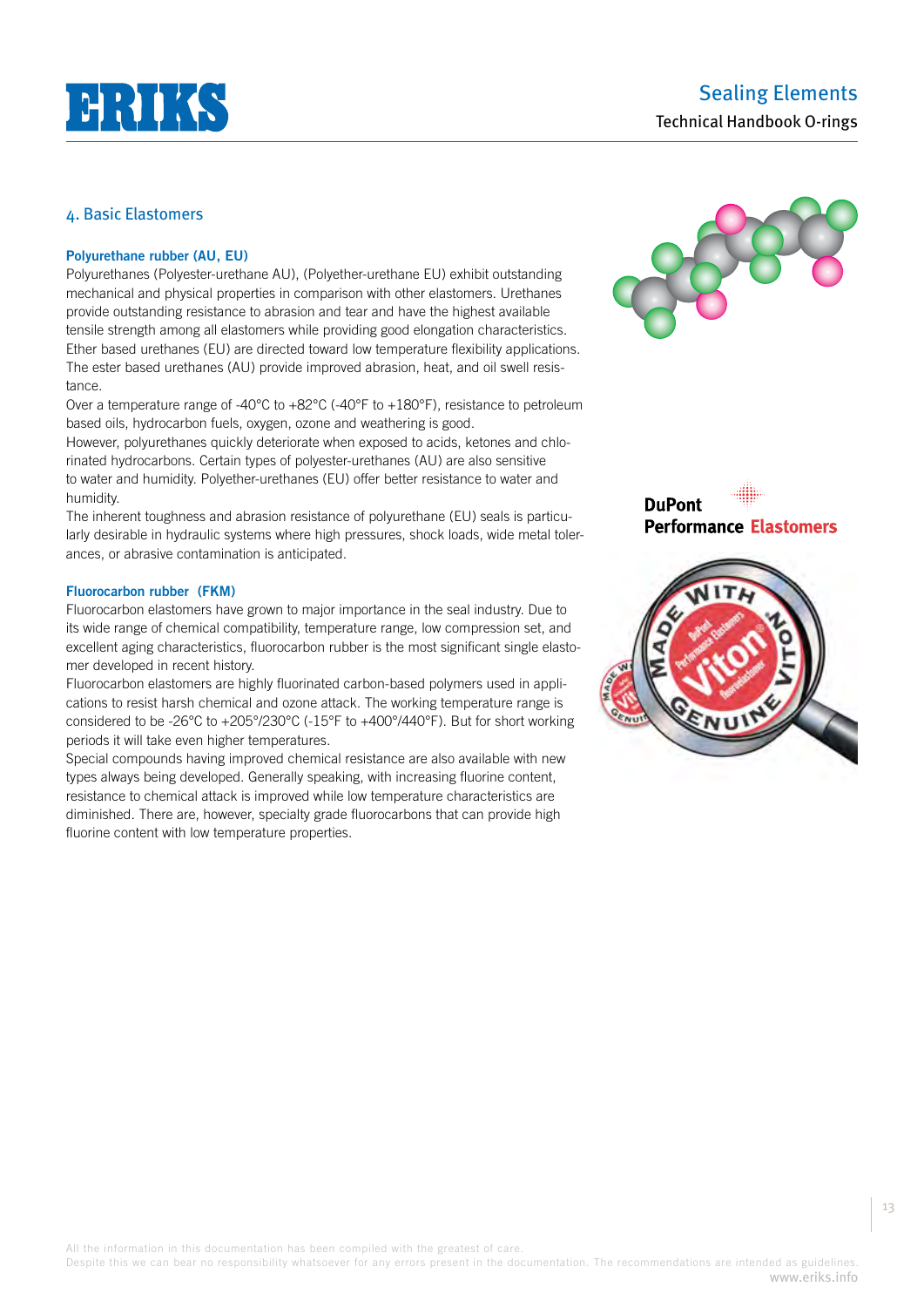# **HRIKS**

# Sealing Elements Technical Handbook O-rings

# 4. Basic Elastomers

Fluorocarbon O-rings should be considered for use in aircraft, automobile and other mechanical devices requiring maximum resistance to elevated temperatures and to many fluids. FKM (FPM, Viton®, Fluorel®) resist mineral oils and greases, aliphatic, aromatic and also special chlorinated hydrocarbons, petrol, diesel fuels, silicone oils and greases. It is suitable for high vacuum applications.

Many fluorocarbon compounds have a higher than normal mold shrinkage rate, molds for fluorocarbon products are often different from molds for Nitrile.

### **Perfluorocarbons (FFKM)**

The relative inertness of fluorocarbon rubbers is provided by fluorine-carbon bonds on the elastomer backbone. Generally speaking, with increasing fluorine content, resistance to chemical attack is improved. Where fluorocarbon rubbers have a fluorine content of 63 - 68 %, the perfluorocarbons have a fluorine content of 73%. Perfluorelastomers possess excellent resistance to extreme temperatures -26°C to +260°C (-15°F to +500°F). FFKM perfuoroelastomers: (Kalrez®) offers the best chemical resistance of all elastomers.

Some types are particularly suitable for hot water, steam and hot amines. Some resist temperatures up to +326°C (+620°F).

Many perfluorocarbon compounds have unusual mold shrinkage, production molds for perfluorocarbon products are different from molds for nitrile.

# **Teflon®-FEP/PFA**

Teflon® FEP/PFA is a copolymer of tetrafluorethylene and hexafluorpropylene. Teflon® FEP/PFA has a lower melting point than PTFE making it suitable for injection moulding. Teflon® FEP/PFA is used for encapsulation with Teflex O-rings. Teflon® FEP/PFA has a wide spectrum of chemical compatibility and temperature range and excellent aging characteristics. Maximum operating temperature for Teflon® FEP/PFA is +205°C (+400°F). A Teflon® FEP/PFA encapsulation is available for higher temperatures (260°C).

#### **TFE/P (Aflas®) (FEPM)**

TFE/P is a copolymer of tetrafluoroethylene and propylene with a fluorine content of app. 54%. This material is unique due to its resistance to petroleum products, steam, and phosphate-esters. In some respects it exhibits media compatibility properties similar to ethylene propylene and fluorocarbon. The compression set resistance at high temperatures is inferior to standard fluorocarbons. Service temperatures are -5°C (25°F) to +204°C (+400°F). TFE/P provides improved chemical resistance to a wide spectrum of automotive fluids and additives. It is resistant to engine oils of all types, engine coolants with high level of rust inhibitors, extreme pressure (EP) gear

lubricants, transmission and power steering fluids, and all types of brake fluids including DOT 3, mineral oil, and silicone oil.

TFE/P is ideal for heat transfer media, amines, acids and bases, as well as hot water and steam up to +170°C (+340°F).



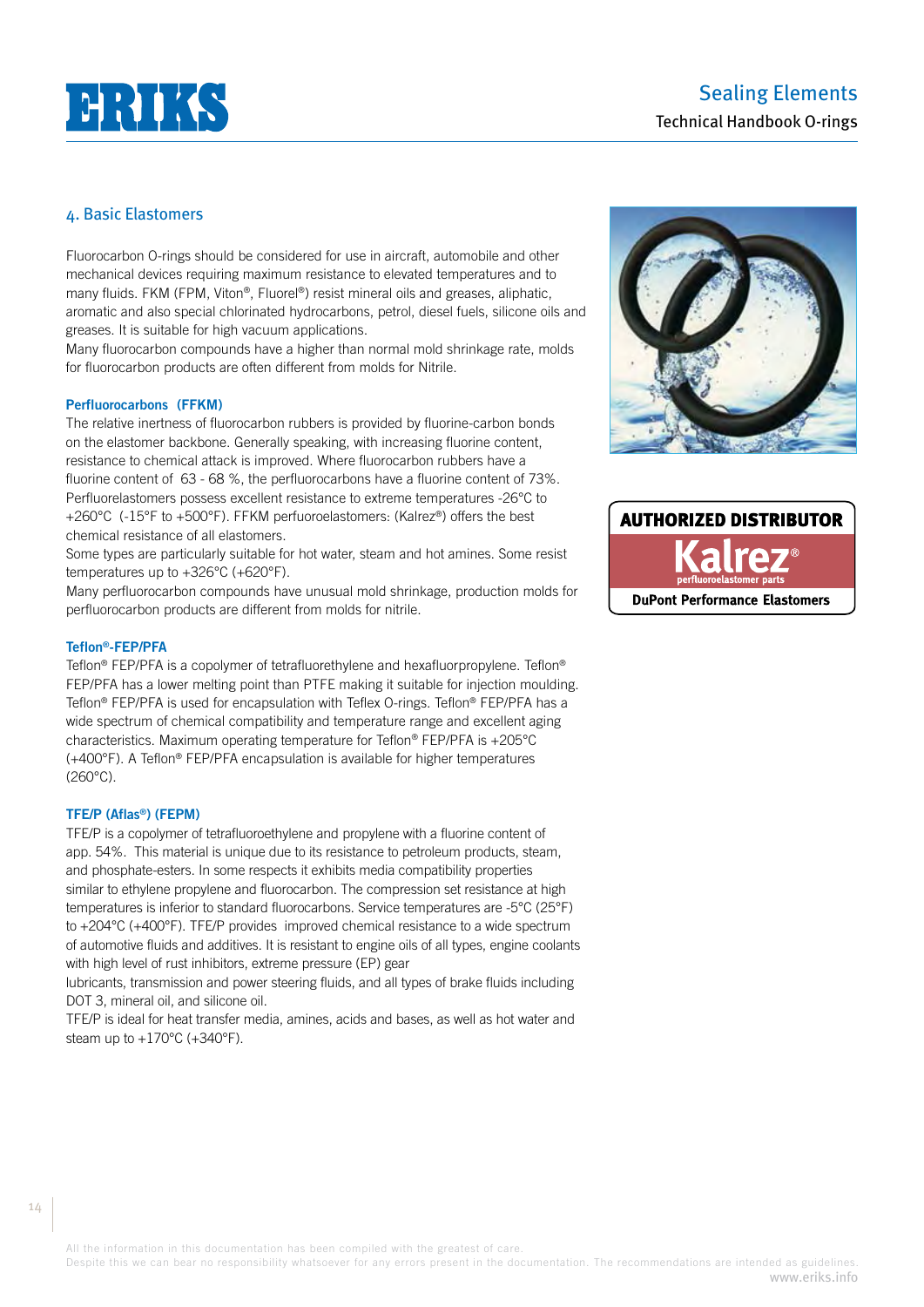

# **Polyacrylate rubber (ACM)**

Polyacrylate-Acrylic Acid Ester. These compounds are designed to withstand heat while retaining oil resistance. Specially designed for sulfur bearing oil applications , ACMs are subjected to heat and bearing environments. They have good resistance to dry heat, oxygen, sunlight, and ozone but their low temperature properties are relatively poor and they have low swell in mineral oils. Service temperatures are -20°C

(-5°F) to 150°C (300°F). ACM is mainly used for O-rings and shaft seals to seal heavy oils at high temperatures and in the automotive industry for transmission and power steering applications.

# **Epichlorohydrin (CO, ECO)**

Epichlorohydrin rubber compounds are noted for their superior gas impermeability and physical properties over a wide temperature range while maintaining excellent resistance to petroleum oils. It has a stable cycling capability from low to high temperature. Resistance to ozone, oxidation, weathering, and sunlight are other typical ECO qualities. Service temperatures are -51°C to150°C (-60°F to +300°F). Compounds from this polymer can exhibit a corrosive nature and can be difficult to process in manufacturing.

### **Vamac®**

Ethylene Acrylate. This material exhibits properties similar to polyacrylate but can be formulated to exhibit lower temperature capabilities. It has excellent resistance to oxidation, automatic transmission, and power steering fluids. The temperature service range is -40°C to +150°C (-40°F to +300°F).

### **Styrene Butadiene (SBR, Buna S)**

This material is similar to natural rubber. O-ring usage has been on decline since the introduction of ethylene propylene. SBR still finds service in brake fluid applications, although the high temperature range is inferior to that of ethylene propylene compounds. Service range for this material is -50°C to +110°C (-65°F to +225°F).

### **Butyl (IIR)**

Butyl has excellent resistance to phosphate ester fluids such as Skydrol™, but has an inferior high temperature limit when compared to ethylene propylene. Butyl exhibits the best resistance to gas permeability and some rocket propellents. For O-ring applications, butyl has been all but replaced by ethylene propylene.

The temperature service range for this material is -55°C to +105°C (-65°F to +225°F).

### **Special materials**

ERIKS offers many possibilities in special O-rings compounds to improve certain properties like: Silicone free and Labs free Coatings - Encapsulated FEP and PFA - PTFE O-rings - Internal Lubrication - High Purity - Micro O-rings - Vulc-O-rings.

### **Homologations**

ERIKS offers many compounds with homologations, like: KTW – FDA – WRC – NSF – DVGW and many more.





15

All the information in this documentation has been compiled with the greatest of care.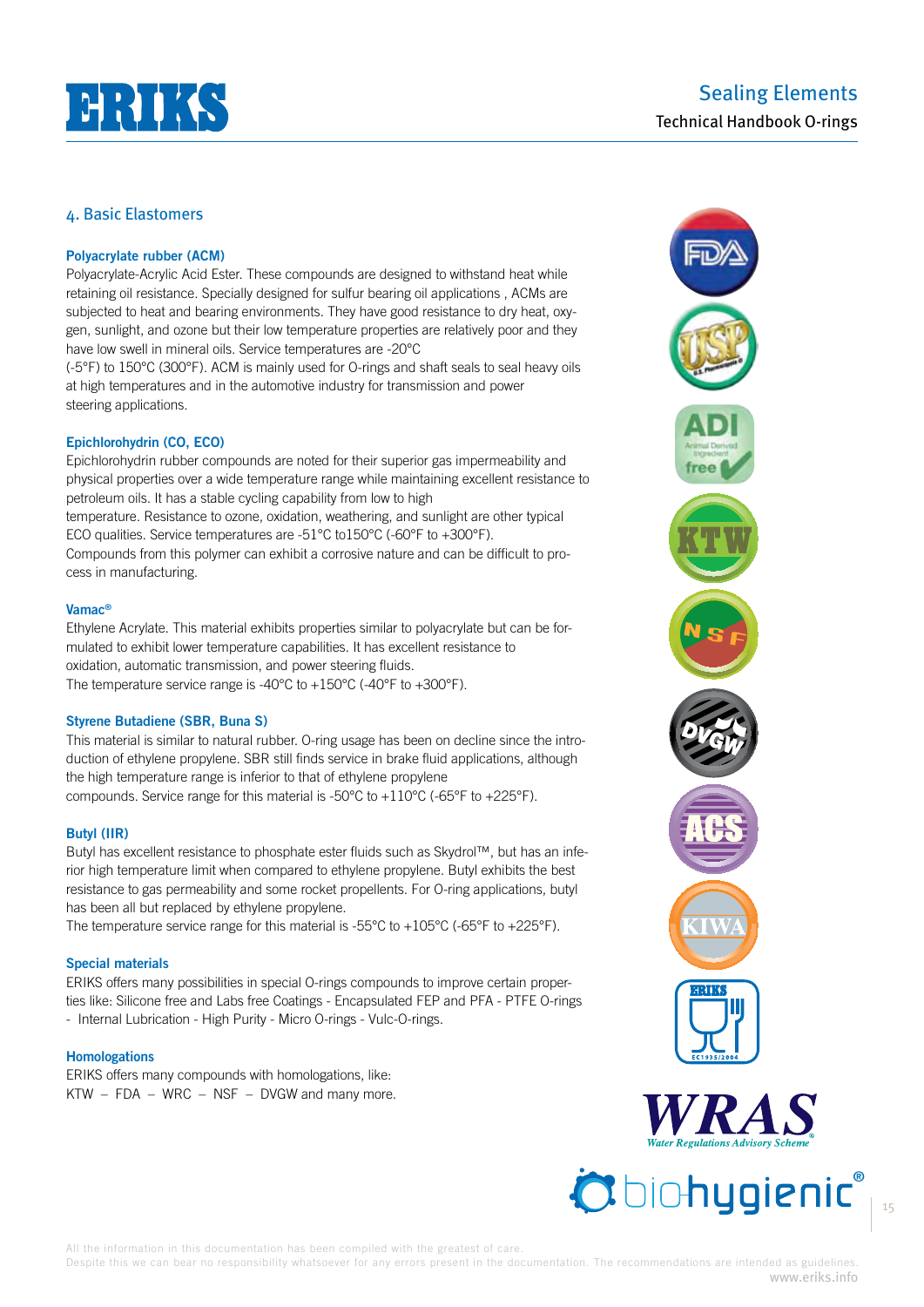

|                                                                                                                                                                                            |                              |                |                              | Table 3A-1                    |                                          |                       |                                       |                                    |                                     |
|--------------------------------------------------------------------------------------------------------------------------------------------------------------------------------------------|------------------------------|----------------|------------------------------|-------------------------------|------------------------------------------|-----------------------|---------------------------------------|------------------------------------|-------------------------------------|
| <b>Elastomer</b><br><b>ASTM</b>                                                                                                                                                            | <b>NBR</b><br><b>Nitrile</b> | <b>EPDM</b>    | <b>CR</b><br><b>Neoprene</b> | <b>VMQ</b><br><b>Silicone</b> | <b>FVMQ</b><br><b>Fluoro</b><br>silicone | EU<br><b>Urethane</b> | <b>FKM</b><br><b>Fluoro</b><br>carbon | <b>FFKM</b><br>Perfluoro<br>carbon | <b>FEP/PFA</b><br>encapsu-<br>lated |
| <b>GENERAL</b>                                                                                                                                                                             |                              |                |                              |                               |                                          |                       |                                       |                                    |                                     |
| Hardness (Shore "A")                                                                                                                                                                       | 20/90                        | 30/90          | 15/95                        | 20/90                         | 35/80                                    | 60/95                 | 50/95                                 | 65/90                              |                                     |
| Temp. range °F/°C max.                                                                                                                                                                     | 230/110                      | 266/130        | 248/120                      | 446/230                       | 446/230                                  | 176/80                | 410/210                               | 620/326                            | 400/205                             |
| Temp. range °F/°C min.                                                                                                                                                                     | $-30/-35$                    | $-67/-55$      | $-49/-45$                    | $-67/-55$                     | $-76/-60$                                | $-22/-30$             | $5/-15$                               | $-58/504$                          | $-76/-605$                          |
| NOTE: The temperature range is strongly dependent by the specific compound                                                                                                                 |                              |                |                              |                               |                                          |                       |                                       |                                    |                                     |
| Compression Set                                                                                                                                                                            | B                            | $\mathbb C$    | С                            | Α                             | Β                                        | E                     | С                                     | B                                  | Ε                                   |
| Wear Resistance                                                                                                                                                                            | C                            | C              | C                            | Ε                             | E                                        | Α                     | C                                     | C                                  | E                                   |
| Gas Permeability                                                                                                                                                                           | Ċ                            | $\mathcal{C}$  | Ċ                            | E                             | E                                        | B                     | C                                     | $\mathcal{C}$                      | E                                   |
| NOTE: The compression set value for Kalrez® is relative to temperature. In low temperature applications this value is reasonable, in high temperatures this<br>value is good to very good. |                              |                |                              |                               |                                          |                       |                                       |                                    |                                     |
| Air                                                                                                                                                                                        | $\mathsf{E}% _{0}$           | B              | С                            | A                             | B                                        | C                     | B                                     | A                                  |                                     |
| Alcohol                                                                                                                                                                                    | B                            | A              | B                            | B                             | B                                        | U                     | E                                     | A                                  | $^{+}$                              |
| Aldehydes                                                                                                                                                                                  | U                            | B              | U                            | $\mathbb C$                   | U                                        | $\cup$                | U                                     | Bfi                                | $^{+}$                              |
| Aliphatic Hydrocarbons                                                                                                                                                                     | $\mathbb C$                  | U              | Ε                            | E                             | Α                                        | C                     | Α                                     | Α                                  | $^{+}$                              |
| <b>Alkalis</b>                                                                                                                                                                             | B                            | Α              | $\mathsf{C}$                 | B                             | B                                        | B                     | C                                     | A                                  | $^{+}$                              |
| Amines                                                                                                                                                                                     | B1                           | <b>B1</b>      | B1                           | E1                            | B1                                       | U                     | U                                     | Bfi                                | $+$                                 |
| Animal Fats                                                                                                                                                                                | B                            | $\cup$         | $\mathsf{C}$                 | C                             | Α                                        | C                     | B                                     | A                                  | $^{+}$                              |
| Aromatic Hydrocarbons                                                                                                                                                                      | D                            | U              | D                            | $\overline{U}$                | B                                        | D                     | Α                                     | A                                  | $^{+}$                              |
| Esters, Alkyl Phosphate<br>(Skydrol)                                                                                                                                                       | U                            | B              | U                            | $\overline{C}$                | U                                        | $\cup$                | U                                     | A                                  | $^{+}$                              |
| Esters, Aryl Phosphate                                                                                                                                                                     | U                            | A              | U                            | $\mathcal{C}$                 | B                                        | $\cup$                | A                                     | A                                  | $^{+}$                              |
| Esters, Silicate                                                                                                                                                                           | $\mathbb C$                  | U              | E                            | U                             | B                                        | U                     | A                                     | A                                  | $^{+}$                              |
| <b>Ethers</b>                                                                                                                                                                              | U                            | E              | U                            | U                             | E                                        | E                     | U                                     | A                                  | $+$                                 |
| Halogenated hydrocarbons                                                                                                                                                                   | U                            | U              | U                            | U                             | B                                        | E                     | Α                                     | A                                  | $^{+}$                              |
| Inorganic Acids                                                                                                                                                                            | E                            | C              | B                            | B                             | B                                        | U                     | Α                                     | A                                  | $^{+}$                              |
| Ketones                                                                                                                                                                                    | U                            | A              | Α                            | $\mathbb C$                   | A                                        | U                     | U                                     | B                                  | $^{+}$                              |
| Mineral Oil, high analine fats                                                                                                                                                             | $\sf B$                      | U              | $\mathcal{C}$                | $\mathsf C$                   | B                                        | A                     | Α                                     | A                                  | $^{+}$                              |
| Mineral Oil, low analine fats                                                                                                                                                              | B                            | U              | U                            | E                             | B                                        | B                     | A                                     | A                                  | $^{+}$                              |
| Organic Acids                                                                                                                                                                              | $\mathsf C$                  | $\mathbb C$    | $\mathbb C$                  | B                             | B                                        | U                     | $\mathbb C$                           | A                                  | $^{+}$                              |
| Silicone Oils                                                                                                                                                                              | A                            | A <sub>2</sub> | Α                            | E                             | E                                        | Α                     | Α                                     | A                                  | $^{+}$                              |
| Vegetable Oils                                                                                                                                                                             | A                            | $\cup$         | $\mathsf{C}$                 | B                             | B                                        | E                     | A                                     | A                                  | $^{+}$                              |
|                                                                                                                                                                                            |                              |                |                              |                               | E                                        | U                     | B'                                    | C <sub>4</sub>                     |                                     |

B Satisfactory 2 EPDM may shrink<br>C Fair 3 Depending on FKN

C Fair 3 Depending on FKM type<br>
D Doubtful 3 Depending on compound

Doubtful **A** Depending on compound

E Poor 5 Depending on elastomer core<br>U Unsatisfactory + in general "A" because the en

in general "A" because the encapsulation is FEP/PFA

This information is intended only as a guideline. Chemical compatibility lists should be consulted. ERIKS will provide this on request. 

Whenever possible the fluid compatibility of the O-ring compound should be rated "A". For a static seal application a rating "B" is usually acceptable, but it should be tested.

Where a "B" rated compound must be used, do not expect to re-use it after disassembly. It may have swollen enough that it cannot be reassembled. When a compound rated "C" is to be tried, be sure it is first tested under the full range of operating conditions.

It is also particularly important to test seal compounds under service conditions when a strong acid is to be sealed at elevated temperatures because the rate of degradation of rubber at elevated temperatures is many times greater than the rate of degradation at room temperature.

All the information in this documentation has been compiled with the greatest of care.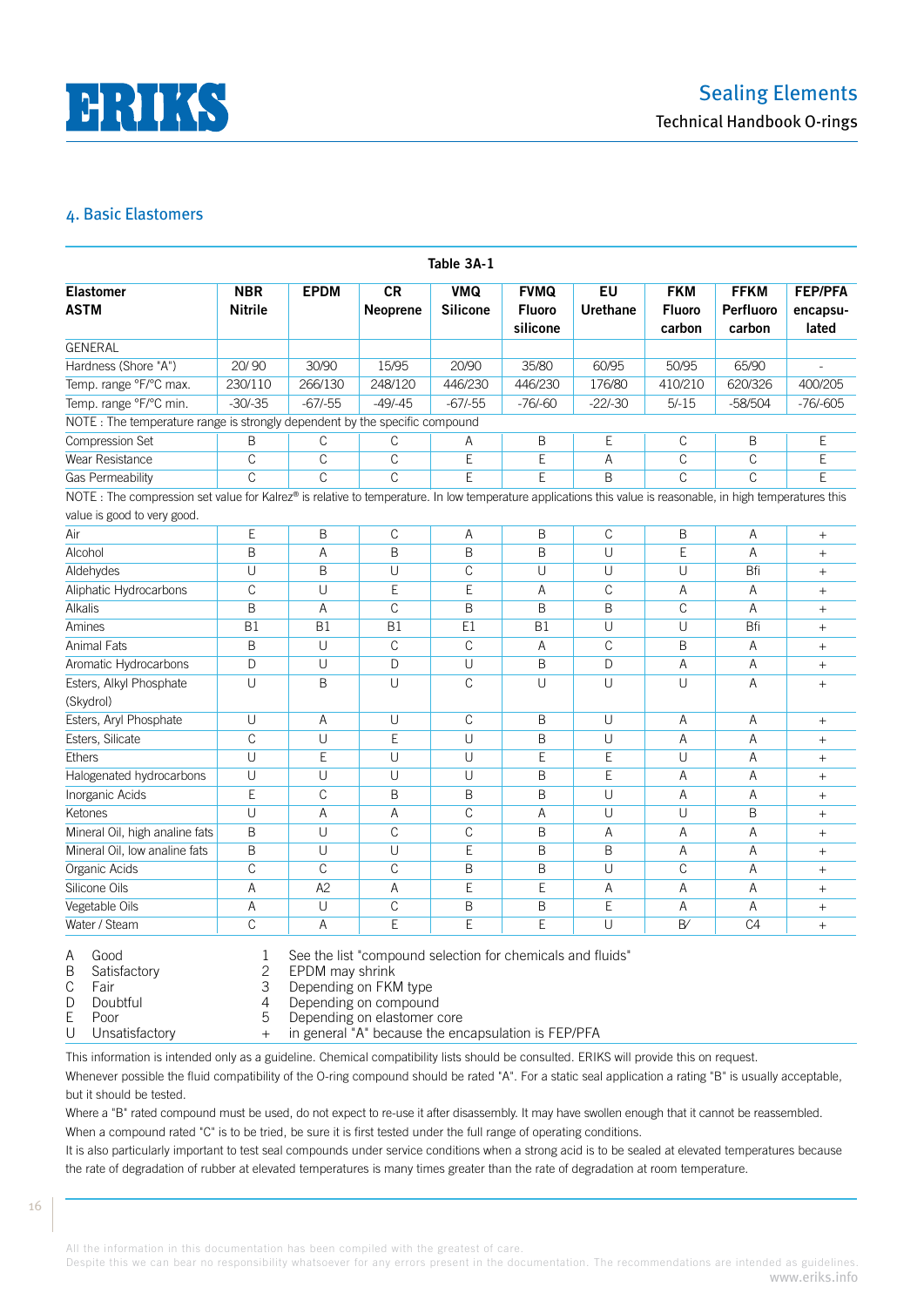

|                         | <b>Chemical and Physical Tables</b> |                                  |                                   |                 |                           |                      |                      |                       |                       |                                |                     |                     |                       |                        |                     |
|-------------------------|-------------------------------------|----------------------------------|-----------------------------------|-----------------|---------------------------|----------------------|----------------------|-----------------------|-----------------------|--------------------------------|---------------------|---------------------|-----------------------|------------------------|---------------------|
| Polymer                 | Strength (MPa)<br>Tensile           | Tensile Modulus<br>at 100% (MPa) | meter (Shore A)<br>Hardness Duro- | Enlongation (%) | Compression Set<br>Rating | Low Temp<br>Range °F | Low Temp<br>Range °C | High Temp<br>Range °F | High Temp<br>Range °C | Heat Aging at<br>212°F (100°C) | Resistance<br>Steam | Resistance<br>Flame | Resistance<br>Weather | Resistance<br>Sunlight | Resistance<br>Ozone |
| <b>NBR</b>              | $6.9 -$                             | $2.0 - 15$                       | $20 - 100$                        | 100-650         | Good                      | $-70$ to $0$         | $-57$ to             | 210 to                | 99 to                 | Good                           | Fair-               | Poor                | Poor                  | Poor                   | Poor                |
| <b>HNBR</b>             | 27.6<br>$31.0 -$                    | $1.7-$                           | 30-95                             | $90 - 450$      | Exc.<br>Good-             | $-50$ to $0$         | $-18$<br>$-46$ to    | 250<br>250 to         | 121<br>121 to         | Exc.                           | Good<br>Fair-       | Poor                | Good-                 | Good-                  | Good-               |
|                         | 10.0                                | 20.7                             |                                   |                 | Exc.                      |                      | $-18$                | 300                   | 149                   |                                | Good                |                     | Exc.                  | Exc.                   | Exc.                |
| <b>FKM</b>              | $3.4 -$                             | $1.4 -$                          | 50-95                             | $100 -$         | Good-                     | $-50$ to $0$         | $-46$ to             | 400 to                | 200 to                | Exc.                           | Poor-               | Good-               | Exc.                  | Good-                  | Exc.                |
|                         | 20.7                                | 13.8                             |                                   | 500             | Exc.                      |                      | $-18$                | 500                   | 260                   |                                | Good                | Exc.                |                       | Exc.                   |                     |
| <b>EPDM</b>             | $2.1 -$                             | $0.7 -$                          | 30-90                             | $100 -$         | Poor-                     | $-75$ to             | $-46$ to             | 220 to                | 104 to                | Good-                          | Exc.                | Poor                | Exc.                  | Exc.                   | Good-               |
|                         | 24.1                                | 20.7                             |                                   | 700             | Exc.                      | $-40$                | $-18$                | 300                   | 149                   | Exc.                           |                     |                     |                       |                        | Exc.                |
| <b>SBR</b>              | $3.4 -$                             | $2.1 -$                          | 30-100                            | $450 -$         | Good-                     | $-75$ to             | $-59t$               | 210 to                | 99 to                 | Good                           | Fair-               | Poor                | Fair                  | Poor                   | Poor                |
|                         | 24.1                                | 10.3                             |                                   | 600             | Exc.                      | $-55$                | $-48$                | 250                   | 121                   |                                | Good                |                     |                       |                        |                     |
| CR                      | $3.4 -$                             | $0.7 -$                          | 15-95                             | $100 -$         | Poor-                     | $-70$ to             | $-57$ to             | 200 to                | 93 to                 | Good-                          | Fair                | Good-               | Fair-                 | Good-                  | Good-               |
|                         | 27.6                                | 20.7                             |                                   | 800             | Good                      | $-30$                | $-34$                | 250                   | 121                   | Exc.                           | Good                | Exc.                | Good                  | Exc.                   | Exc.                |
| $\overline{\text{IIR}}$ | $13.8 -$<br>20.7                    | $0.3 -$<br>3.4                   | 30-80                             | $300 -$<br>850  | Poor-<br>Good             | $-70$ to<br>$-400$   | $-57$ to<br>$-40$    | 250 to<br>300         | $121$ to<br>149       | Good-<br>Exc.                  | Good-<br>Exc.       | Poor                | Exc.                  | Exc.                   | Exc.                |
| VMQ, Si,                | $1.4 -$                             | 6.2                              | 20-90                             | $100 -$         | Good-                     | $-178$ to            | $-117$ to            | 400 to                | $204$ to              | Exc.                           | Fair-               | Fair-               | Exc.                  | Exc.                   | Exc.                |
| PMQ,<br><b>PVMQ</b>     | 10.3                                |                                  |                                   | 900             | Good                      | $-90$                | $-68$                | 500                   | 260                   |                                | Good                | Exc.                |                       |                        |                     |
| <b>FVMQ</b>             | $3.4 -$                             | $3.1 -$                          | 35-80                             | $100 -$         | Fair-                     | $-112$ to            | $-80$ to             | 400 to                | $204$ to              | Exc.                           | Fair                | Exc.                | Exc.                  | Exc.                   | Exc.                |
|                         | 9.7                                 | 3.4                              |                                   | 480             | Good                      | $-90$                | $-68$                | 450                   | 232                   |                                |                     |                     |                       |                        |                     |
| <b>ACM</b>              | $8.6 -$                             | $0.7 -$                          | 40-90                             | $100 -$         | Poor-                     | $-30$ to $0$         | $-34$ to             | 250 to                | 121 to                | Exc.                           | Poor                | Poor                | Exc.                  | Good-                  | Good-               |
|                         | 17.2                                | 10.3                             |                                   | 450             | Good                      |                      | $-18$                | 350                   | 177                   |                                |                     |                     |                       | Exc.                   | Exc.                |
| EA                      | $6.9 -$                             | $0.7 -$                          | 35-95                             | $200 -$         | Poor-                     | $-35$ to             | $-48$ to             | 250 to                | $121$ to              | Exc.                           | Poor-               | Poor                | Exc.                  | Exc.                   | Exc.                |
|                         | 20.7                                | 10.3                             |                                   | 650             | Good                      | $-30$                | $-34$                | 350                   | 177                   |                                | Fair                |                     |                       |                        |                     |
| <b>CSM</b>              | $3 - 15$                            | $0.2 - 10$                       | 40-100                            | $100 -$         | Poor-                     | $-60$ to             | $-51$ to             | $225$ to              | 107 <sub>to</sub>     | Good-                          | Poor-               | Good-               | Exc.                  | Exc.                   | Exc.                |
|                         |                                     |                                  |                                   | 700             | Fair                      | $-40$                | $-40$                | 270                   | 132                   | Exc.                           | Good                | Exc.                |                       |                        |                     |
| <b>ECO</b>              | $10 - 15$                           | $1 - 10$                         | 30-95                             | $200 -$         | Good-                     | $-60$ to             | $-51$ to             | 225 to                | 107 to                | Good-                          | Fair-               | Poor-               | Good                  | Good                   | Good-               |
|                         |                                     |                                  |                                   | 800             | Fair                      | $-15$                | $-26$                | 275                   | 135                   | Exc.                           | Good                | Good                |                       |                        | Exc.                |
| NR; IR                  | $3.4 -$<br>34.5                     | $0.5 - 0.8$                      | $20 - 10$                         | $300 -$<br>900  | Exc.                      | $-70$ to<br>$-40$    | $-57$ to<br>$-40$    | 180 to<br>220         | $82$ to<br>104        | Fair-<br>Good                  | Fair-<br>Good       | Poor                | Poor-<br>Fair         | Poor                   | Poor                |
| AU, EU                  | $6.9 -$                             | $0.2 -$                          | $10 - 100$                        | $250 -$         | Poor-                     | $-65$ to             | $-54$ to             | 180 to                | 82 to                 | Fair-                          | Poor                | Poor-               | Exc.                  | Good-                  | Exc.                |
|                         | 69.0                                | 34.5                             |                                   | 900             | Good                      | $-40$                | $-40$                | 220                   | 104                   | Good                           |                     | Good                |                       | Exc.                   |                     |

All the information in this documentation has been compiled with the greatest of care.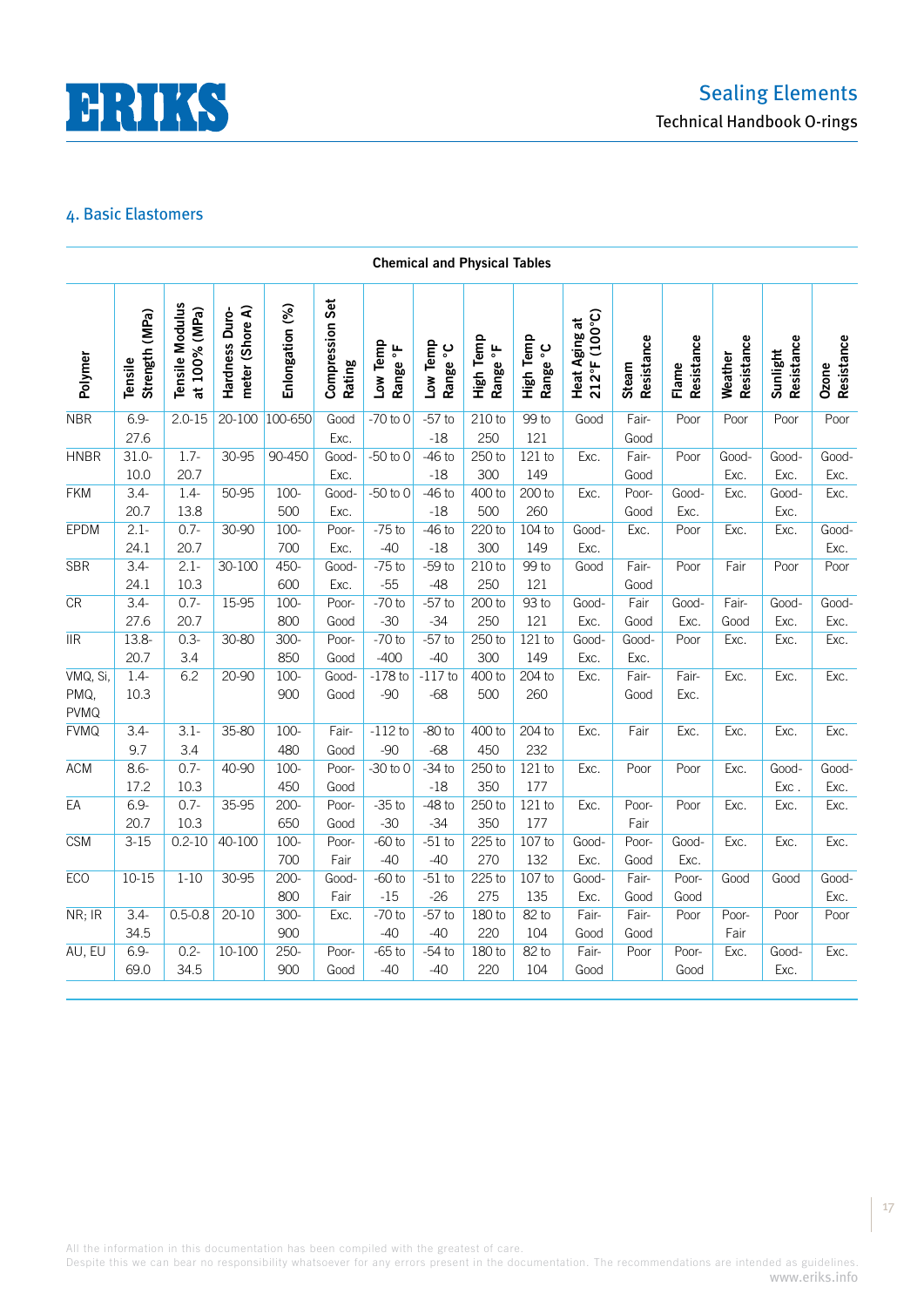

|                                       |                         |                                 |                            |                            |               |                     | <b>Chemical and Physical Tables</b> |               |                          |                                        |                        |                             |                        |                        |                          |
|---------------------------------------|-------------------------|---------------------------------|----------------------------|----------------------------|---------------|---------------------|-------------------------------------|---------------|--------------------------|----------------------------------------|------------------------|-----------------------------|------------------------|------------------------|--------------------------|
| Polymer                               | Resistance<br>Radiation | Resistance (AIR)<br>Oxidization | Resistance<br><b>Water</b> | Gas Permeability<br>Rating | Odor          | Rentention<br>Taste | Adhesion to<br><b>Metals</b>        | Colorability  | RMA Color Code           | <b>Rebound Rating</b><br>Resilience or | Dampening<br>Vibration | Flex Cracking<br>Resistance | <b>Tear Resistance</b> | Resistance<br>Abrasion | Vacuum Weight<br>$L$ oss |
| <b>NBR</b>                            | Fair-<br>Good           | Good                            | Good-<br>Exc.              | Fair-<br>Exc.              | Good          | Fair-<br>Good       | Exc.                                | Exc.          | <b>Back</b>              | Good                                   | Fair-<br>Good          | Good                        | Good<br>Exc.           | Good-<br>Exc.          | Good                     |
| <b>HNBR</b>                           | Fair-<br>Good           | Exc.                            | Exc.                       | Fair-<br>Exc.              | Good          | Fair-<br>Good       | Exc.                                | Exc.          | $\frac{1}{2}$            | Good                                   | Good-<br>Exc.          | Good                        | Good<br>Exc.           | Good-<br>Exc.          | Good                     |
| <b>FKM</b>                            | Fair-<br>Good           | Exc.                            | Exc.                       | Good-<br>Exc.              | Good          | Fair-<br>Good       | Good-<br>Exc.                       | Good-<br>Exc. | <b>Brown</b>             | Fair-<br>Exc.                          | Fair-<br>Good          | Good                        | Fair-<br>Good          | Good                   | Exc.                     |
| <b>EPDM</b>                           | Good-<br>Exc.           | Exc.                            | Exc.                       | Fair-<br>Good              | Good          | Good-<br>Exc.       | Good-<br>Exc.                       | Good-<br>Exc. | Purple                   | Fair-<br>Good                          | Fair-<br>Good          | Good                        | Fair-<br>Good          | Good                   | Exc.                     |
| <b>SBR</b>                            | Poor-<br>Good           | Fair-<br>Exc.                   | Good-<br>Exc.              | Fair                       | Good          | Fair-<br>Good       | Exc.                                | Good          | $\overline{\phantom{a}}$ | Fair-<br>Exc.                          | Fair-<br>Good          | Good-<br>Exc.               | Fair-<br>Exc.          | Good-<br>Exc.          | Poor                     |
| CR                                    | Fair-<br>Good           | Good-<br>Exc.                   | Fair-<br>Good              | Fair-<br>Good              | Fair-<br>Good | Fair-<br>Good       | Exc.                                | Fair          | Red                      | Fair-<br>Good                          | Good-<br>Exc.          | Good                        | Good-<br>Exc.          | Good-<br>Exc.          | Fair                     |
| $\overline{\text{IIR}}$               | Poor-<br>Good           | Exc.                            | Good-<br>Exc.              | Good                       | Good          | Fair-<br>Good       | Good                                | Good          | $\overline{\phantom{a}}$ | Poor-<br>Good                          | Exc.                   | Good-<br>Exc.               | Good                   | Fair-<br>Good          | Exc.                     |
| VMQ, Si,<br>PMQ,<br><b>PVMQ</b>       | Poor-<br>Good           | Exc.                            | Exc.                       | Poor-<br>Fair              | Good          | Good-<br>Exc.       | Good-<br>Exc.                       | Exc.          | Rust                     | Good-<br>Exc.                          | Fair<br>Good           | Poor-<br>Good               | Poor-<br>Good          | Poor-<br>Good          | Exc.                     |
| <b>FVMQ</b>                           | Fair-<br>Exc.           | Exc.                            | Exc.                       | Poor-<br>Good              | Good          | Good                | Good-<br>Exc.                       | Good-<br>Exc. | Blue                     | Exc.                                   | Good                   | Poor-<br>Good               | Poor-<br>Exc.          | Poor                   | Exc.                     |
| <b>ACM</b>                            | Poor-<br>Good           | Exc.                            | Poor-<br>Fair              | Good-<br>Exc.              | Fair-<br>Good | Fair-<br>Good       | Good                                | Good          | $\overline{\phantom{a}}$ | Fair-<br>Good                          | Good-<br>Exc.          | Fair-<br>Good               | Poor-<br>Good          | Fair-<br>Good          | Good                     |
| EA                                    | Good                    | Exc.                            | Good-<br>Exc.              | Exc.                       | Good          | Fair-<br>Good       | Good                                | Good          | $\overline{\phantom{a}}$ | Poor-<br>Fair                          | Good                   | Good                        | Good-<br>Exc.          | Good-<br>Exc.          | Fair-<br>Good            |
| <b>CSM</b>                            | Poor-<br>Good           | Exc.                            | Good                       | Good-<br>Exc.              | Good          | Fair-<br>Good       | Exc.                                | Exc.          | L,                       | Fair-<br>Good                          | Fair-<br>Good          | Fair-<br>Good               | Fair-<br>Good          | Good-<br>Exc.          | Fair                     |
| <b>ECO</b>                            | Poor                    | Good-<br>Exc.                   | Good                       | Exc.                       | Good          | Good                | Fair-<br>Good                       | Good          | $\overline{\phantom{a}}$ | Good                                   | Good                   | Good                        | Fair-<br>Exc.          | Fair-<br>Good          | Good                     |
| $\overline{\mathsf{NR}}, \mathsf{IR}$ | Fair-<br>Good           | Good                            | Exc.                       | Fair-<br>Good              | Good-<br>Exc. | Fair-<br>Good       | Exc.                                | Poor          | $\overline{\phantom{a}}$ | Exc.                                   | Good-<br>Exc.          | Exc.                        | Good-<br>Exc.          | Good-<br>Exc.          | Poor                     |
| AU, EU                                | Good-<br>Exc.           | Good-<br>Exc.                   | Poor-<br>Good              | Good-<br>Exc.              | Exc.          | Fair-<br>Good       | Exc.                                | Good-<br>Exc. | $\overline{\phantom{a}}$ | Poor-<br>Good                          | Fair-<br>Good          | Good-<br>Exc.               | Exc.                   | Exc.                   | Good                     |

All the information in this documentation has been compiled with the greatest of care.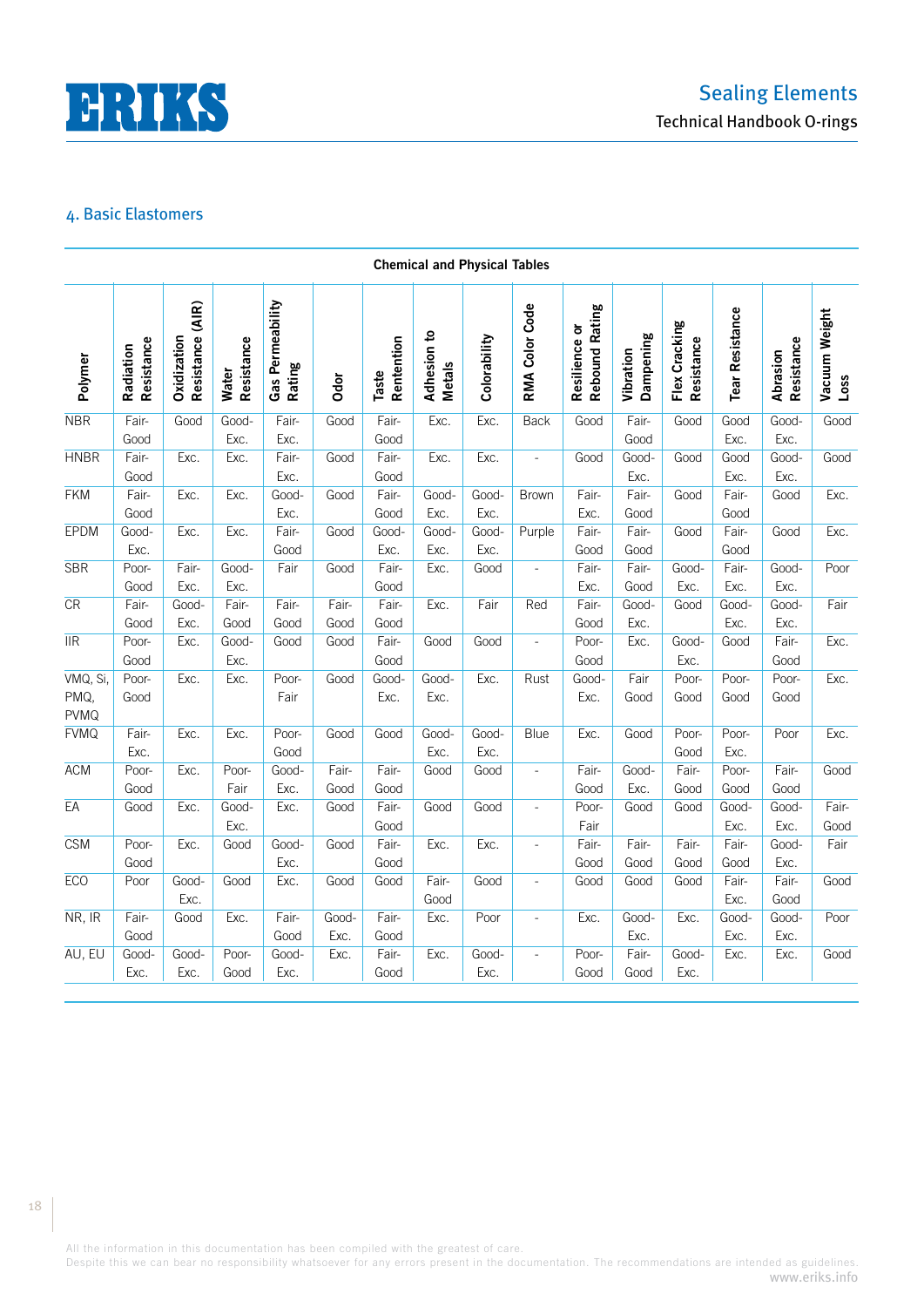

|                                 |                |                                |                           |                                 |                          | <b>Chemical and Physical Tables</b> |                   |                                   |               |                            |                                            |               |                            |
|---------------------------------|----------------|--------------------------------|---------------------------|---------------------------------|--------------------------|-------------------------------------|-------------------|-----------------------------------|---------------|----------------------------|--------------------------------------------|---------------|----------------------------|
| Polymer                         | Acids (dilute) | (concentrated)<br><b>Acids</b> | Acid, organic<br>(dilute) | (concentrated)<br>Acid, organic | (C1 thru C4)<br>Alcohols | (C1 thru C6)<br>Aldehydes           | Alkalies (dilute) | (concentrated)<br><b>Alkalies</b> | Amines        | Vegetable oils<br>Animal & | Brake Fluid;<br>Dot 3, 4 & 5<br>Dot 3, 4 & | Diester Oils  | Esters, Alkyl<br>Phosphate |
| <b>NBR</b>                      | Good           | Poor-                          | Good                      | Poor                            | Fair-                    | Poor-                               | Good              | Poor-                             | Poor          | Good-                      | Poor                                       | Fair-         | Poor                       |
|                                 |                | Fair                           |                           |                                 | Good                     | Fair                                |                   | Good                              |               | Exc.                       |                                            | Good          |                            |
| <b>HNBR</b>                     | Good           | Fair-<br>Good                  | Good                      | Fair-<br>Good                   | Good-<br>Exc.            | Fair-<br>Good                       | Good              | Poor-<br>Good                     | Good          | Good-<br>Exc.              | Fair                                       | Good          | Poor                       |
| <b>FKM</b>                      | Good-          | Good-                          | Fair-                     | Poor-                           | Fair-                    | Poor                                | Fair-             | Poor                              | Poor          | Exc.                       | Poor-                                      | Good-         | Poor                       |
|                                 | Exc.           | Exc.                           | Good                      | Good                            | Exc.                     |                                     | Good              |                                   |               |                            | Fair                                       | Exc.          |                            |
| EPDM                            | Exc.           | Exc.                           | Exc.                      | Fair-<br>Good                   | Good-<br>Exc.            | Good-<br>Exc.                       | Exc.              | Exc.                              | Fair-<br>Good | Good                       | Good-<br>Exc.                              | Poor          | Exc.                       |
| <b>SBR</b>                      | Fair-<br>Good  | Poor-<br>Fair                  | Good                      | Poor-<br>Good                   | Good                     | Poor-<br>Fair                       | Fair-<br>Good     | Fair-<br>Good                     | Poor-<br>Good | Poor-<br>Good              | Poor-<br>Good                              | Poor          | Poor                       |
| CR                              | Exc.           | Poor                           | Good-<br>Exc.             | Poor-<br>Good                   | Exc.                     | Poor-<br>Fair                       | Good              | Poor                              | Poor-<br>Good | Good                       | Fair                                       | Poor          | Poor                       |
| $\overline{\text{IIR}}$         | Good-          | Fair-                          | Good                      | Fair-                           | Good-                    | Good                                | Good              | Good                              | Good          | Good-                      | Good                                       | Poor-         | Good-                      |
|                                 | Exc.           | Exc.                           |                           | Good                            | Exc.                     |                                     | Exc.              | Exc.                              |               | Exc.                       |                                            | Good          |                            |
| VMQ, Si,<br>PMQ,<br><b>PVMQ</b> | Fair-<br>Good  | Poor-<br>Fair                  | Good                      | Fair                            | Fair-<br>Good            | Good                                | Poor-<br>Fair     | Poor-<br>Exc.                     | Good          | Good                       | Good                                       | Poor-<br>Fair | Good                       |
| <b>FVMQ</b>                     | Exc.           | Good                           | Good                      | Fair                            | Fair-<br>Exc.            | Poor                                | Exc.              | Good                              | Poor          | Exc.                       | Poor                                       | Good-<br>Exc. | Poor-<br>Fair              |
| ACM                             | Fair           | Poor-<br>Fair                  | Poor                      | Poor                            | Poor                     | Poor                                | Fair              | Fair                              | Poor          | Good                       | Poor                                       | Good          | Poor                       |
| $E$ A                           | Good           | Poor-<br>Fair                  | Good-<br>Exc.             | Poor-<br>Exc.                   | Good<br>Exc.             | Fair-<br>Good                       | Good-<br>Exc.     | Poor                              | Good          | Good                       | Poor                                       | Poor          | Poor                       |
| <b>CSM</b>                      | Exc.           | Good-<br>Exc.                  | Exc.                      | Good                            | Exc.                     | Poor-<br>Fair                       | Good-<br>Exc.     | Good-<br>Exc.                     | Poor          | Good                       | Fair                                       | Poor          | Poor                       |
| <b>ECO</b>                      | Good           | Poor-<br>Fair                  | Fair                      | Poor                            | Fair-<br>Good            | Poor                                | Fair-<br>Good     | Poor-<br>Fair                     | Poor-<br>Good | Exc.                       | Poor                                       | Poor-<br>Good | Poor                       |
| NR; IR                          | Fair-<br>Exc.  | Poor-<br>Good                  | Good                      | Fair-<br>Good                   | Good-<br>Exc.            | Good                                | Fair-<br>Exc.     | Fair-<br>Good                     | Poor-<br>Fair | Poor-<br>Good              | Good                                       | Poor          | Poor                       |
| AU, EU                          | Fair-<br>Good  | Poor                           | Fair                      | Poor                            | Good                     | Poor                                | Poor-<br>Exc.     | Poor                              | Poor-<br>Fair | Fair-<br>Exc.              | Poor                                       | Poor-<br>Good | Poor                       |

All the information in this documentation has been compiled with the greatest of care.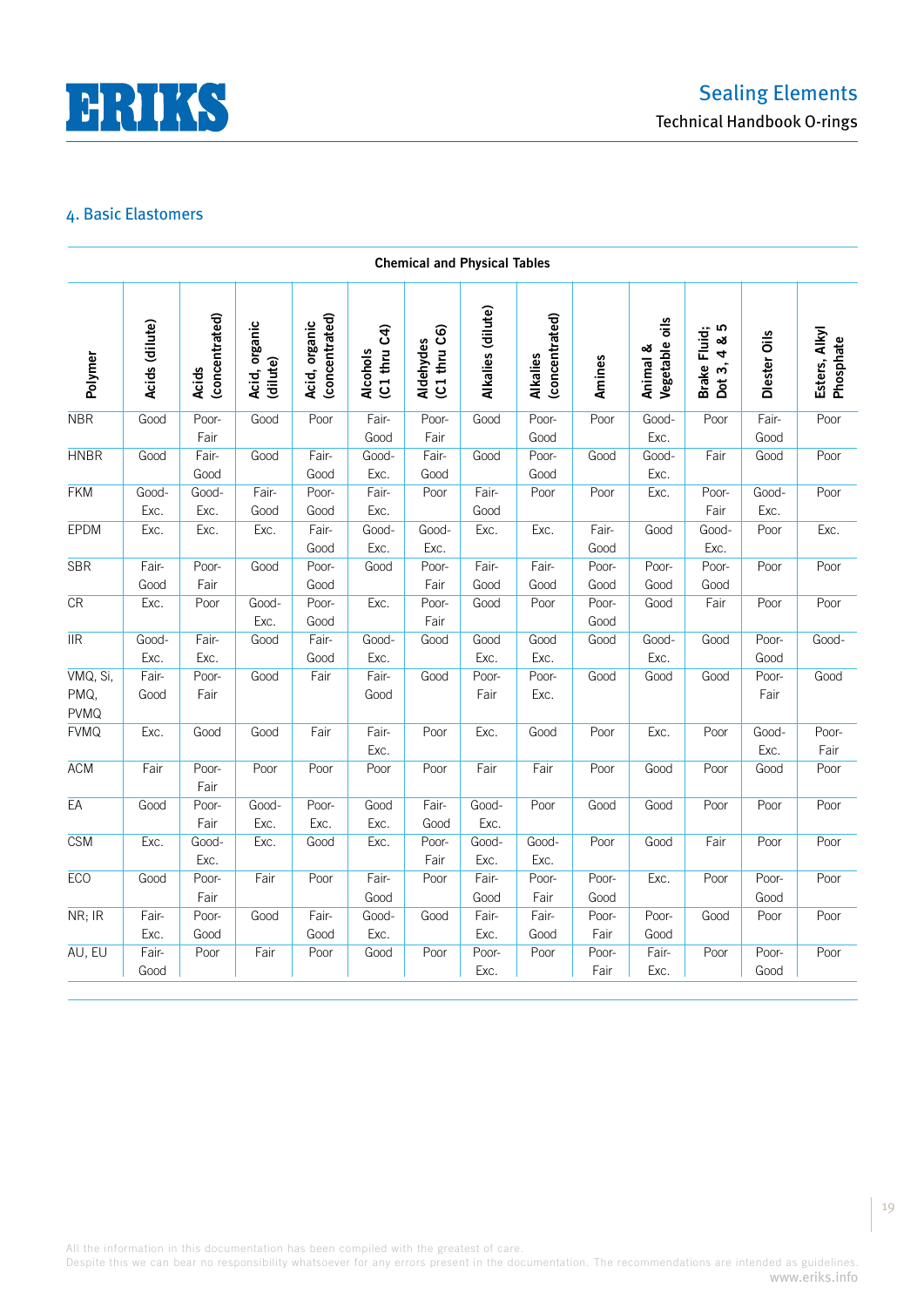

|                                 |                           |               |                                |                               |                                | <b>Chemical and Physical Tables</b> |               |                            |                           |                                       |                                                |                        |               |
|---------------------------------|---------------------------|---------------|--------------------------------|-------------------------------|--------------------------------|-------------------------------------|---------------|----------------------------|---------------------------|---------------------------------------|------------------------------------------------|------------------------|---------------|
| Polymer                         | Aryl Phosphate<br>Esters, | <b>Ethers</b> | Fuel, Aliphatic<br>Hydrocarbon | Fuel, Aromatic<br>Hydrocarbon | Fuel, Extended<br>(Oxygenated) | Halogenated<br><b>Solvents</b>      | Ketones       | <b>Solvents</b><br>Lacquer | L.P. Gases &<br>Fuel Oils | Low Aniline<br>Aromatic-<br>Petroleum | <b>High Aniline</b><br>Aliphatic-<br>Petroleum | Refrigerant<br>Ammonia | Silicone Oils |
| <b>NBR</b>                      | Poor-<br>Fair             | Poor          | Good-<br>Exc.                  | Fair-<br>Good                 | Fair-<br>Good                  | Poor                                | Poor          | Fair                       | Exc.                      | Good-<br>Exc.                         | Exc.                                           | Good                   | Good          |
| <b>HNBR</b>                     | Poor-<br>Fair             | Poor-<br>Fair | Exc.                           | Fair-<br>Good                 | Good-<br>Exc.                  | Poor-<br>Fair                       | Poor          | Fair                       | Exc.                      | Good-<br>Exc.                         | Exc.                                           | Good                   | Good-<br>Exc. |
| <b>FKM</b>                      | Exc.                      | Poor          | Exc.                           | Exc.                          | Exc.                           | Good-<br>Exc.                       | Poor          | Poor                       | Exc.                      | Exc.                                  | Exc.                                           | Poor                   | Exc.          |
| EPDM                            | Exc.                      | Fair          | Poor                           | Poor                          | Poor                           | Poor                                | Good-<br>Exc. | Poor                       | Poor                      | Poor                                  | Poor                                           | Good                   | Exc.          |
| <b>SBR</b>                      | Poor                      | Poor          | Poor                           | Poor                          | Poor                           | Poor                                | Poor-<br>Good | Poor                       | Poor                      | Poor                                  | Poor                                           | Good                   | Poor          |
| CR                              | Poor-<br>Fair             | poor          | Poor-<br>Good                  | Poor-<br>Fair                 | Fair                           | Poor                                | Poor-<br>Fair | Poor                       | Good                      | Good                                  | Good                                           | Exc.                   | Fair-<br>Exc. |
| $\overline{\text{IIR}}$         | Exc.                      | Poor-<br>Fair | Poor                           | Poor                          | Poor                           | Poor                                | Poor-<br>Exc. | Fair-<br>Good              | Poor                      | Poor                                  | Poor                                           | Good                   | Poor          |
| VMQ, Si,<br>PMQ,<br><b>PVMQ</b> | Good                      | Poor          | Poor-<br>Fair                  | Poor                          | Poor                           | Poor                                | Poor          | Poor                       | Fair                      | Poor                                  | Good                                           | Exc.                   | Poor-<br>Fair |
| <b>FVMQ</b>                     | Good-<br>Exc.             | Fair          | Exc;                           | Good-<br>Exc.                 | Exc.                           | Good-<br>Exc.                       | Poor          | Poor                       | Exc.                      | Good                                  | Good                                           | Exc.                   | Exc.          |
| <b>ACM</b>                      | Poor                      | Poor-<br>Fair | Exc.                           | Poor-<br>Good                 | Fair-<br>Good                  | Poor-<br>Good                       | Poor          | Poor                       | Good                      | Fair                                  | Poor                                           | Fair                   | Exc.          |
| EA                              | Poor                      | Poor          | Good                           | Poor-<br>Fair                 | Fair                           | Poor-<br>Good                       | Poor          | Poor                       | Poor                      | Poor                                  | Poor                                           | Poor-<br>Good          | Good-<br>Exc. |
| <b>CSM</b>                      | Fair                      | Poor          | Fair-<br>Good                  | Fair                          | Fair                           | Poor                                | Poor          | Poor                       | Good                      | Poor                                  | Fair                                           | Good                   | Exc.          |
| <b>ECO</b>                      | Poor                      | Good          | Good-<br>Exc.                  | Good<br>Exc.                  | Fair<br>Good                   | Poor                                | Fair          | Fair                       | Exc.                      | Good-<br>Exc.                         | Poor                                           | Poor                   | Good-<br>Exc. |
| NR, IR                          | Poor                      | Poor          | Poor                           | Poor                          | Poor                           | Poor                                | Fair-<br>Good | Poor                       | Poor                      | Poor                                  | Poor                                           | Good                   | Good          |
| AU, EU                          | Poor                      | Fair          | Good-<br>Exc.                  | Poor-<br>Fair                 | Fair-<br>Good                  | Poor-<br>Good                       | Poor          | Poor                       | Fair-<br>Good             | Good                                  | Good                                           | Poor                   | Exc.          |

Note: the chart data provides general elastomer base properties. In many design applications, special compounds are required. ERIKS, therefore, will

All the information in this documentation has been compiled with the greatest of care.